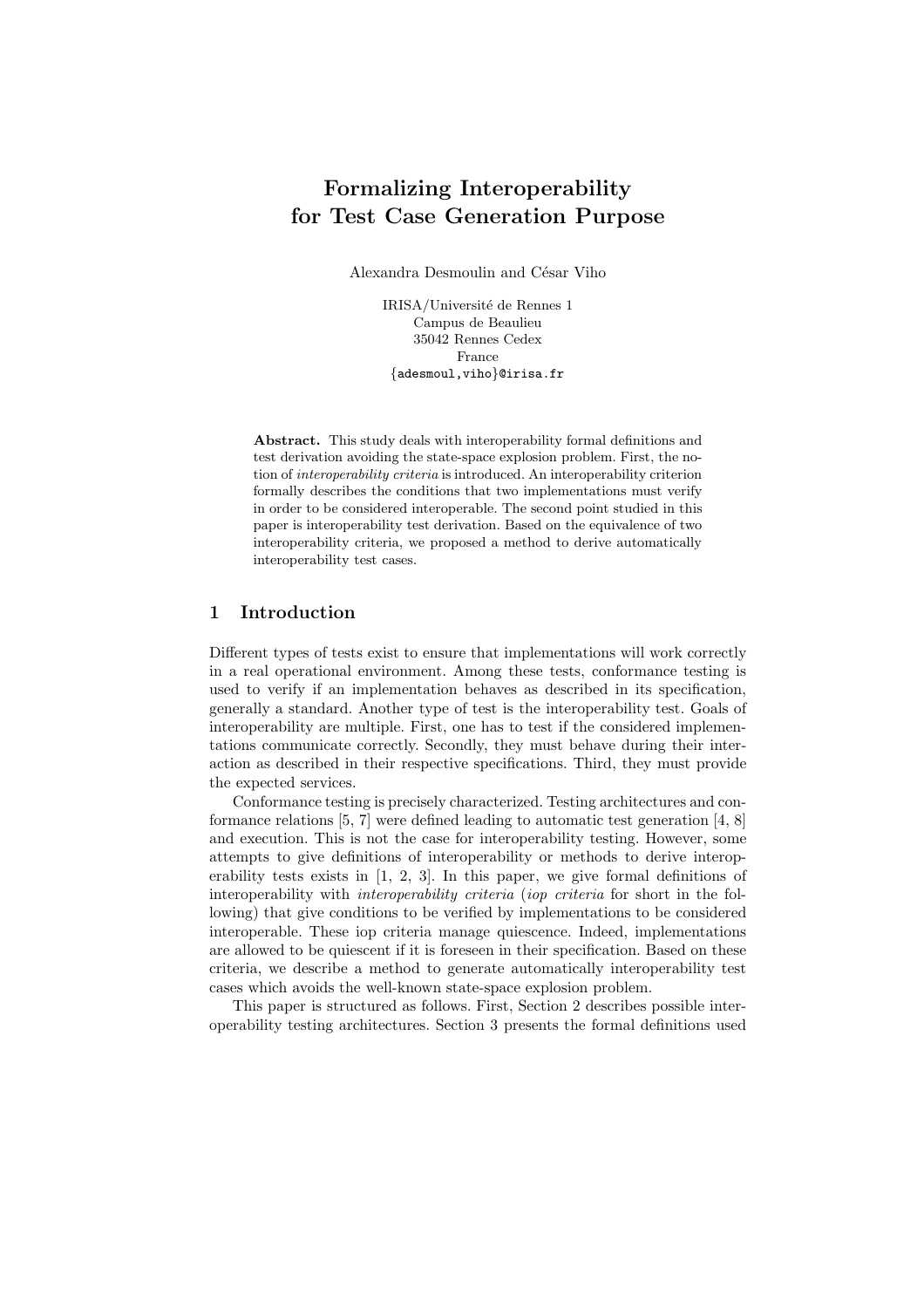in this paper. The interoperability criteria are defined in Section 4. In Section 5, the proposed method and associated algorithms for interoperability test case generation are described. Results obtained are illustrated with an example in Section 6. Conclusion and future work are in Section 7.

# **2 Testing architecture**

This study considers a one-to-one interoperability context. The interoperability system under test (SUT) is composed of two implementations (see figure 1). These two IUT (Implementation Under Test) are supposed to behave as described in their respective specification. They communicate with each other while providing the expected service.



**Fig. 1.** Test architecture for an asynchronous interaction

In this context, two kind of interfaces can be differentiated. First, the interfaces  $LI_i$  (lower interfaces) are used for the interaction between the two IUT (see figure 1). These interfaces are only observable but not controllable. Indeed, a test system connected to such interfaces can only observe the events, but it cannot send a stimulus to these interfaces. The lower tester  $LT_i$  is in charge of the observation of  $LI_i$  via the *lower PO* (Point of Observation)  $LP_i$ .

The other interfaces are the interfaces  $UI_i$  (upper interfaces). These interfaces are not used for the interaction of the IUT but they are the interfaces through which the IUT communicate with its environment. These interfaces are observable and also controllable. The upper tester  $UT_i$  is in charge of the control and observation of  $UI_i$  via the *upper PCO* (Point of Control and Observation)  $UP_i$ . Thus, the tester  $T_i$ , composed by  $UT_i$  and  $LT_i$ , is the part of the Test System (TS) in charge of the control and observation of  $IUT_i$ .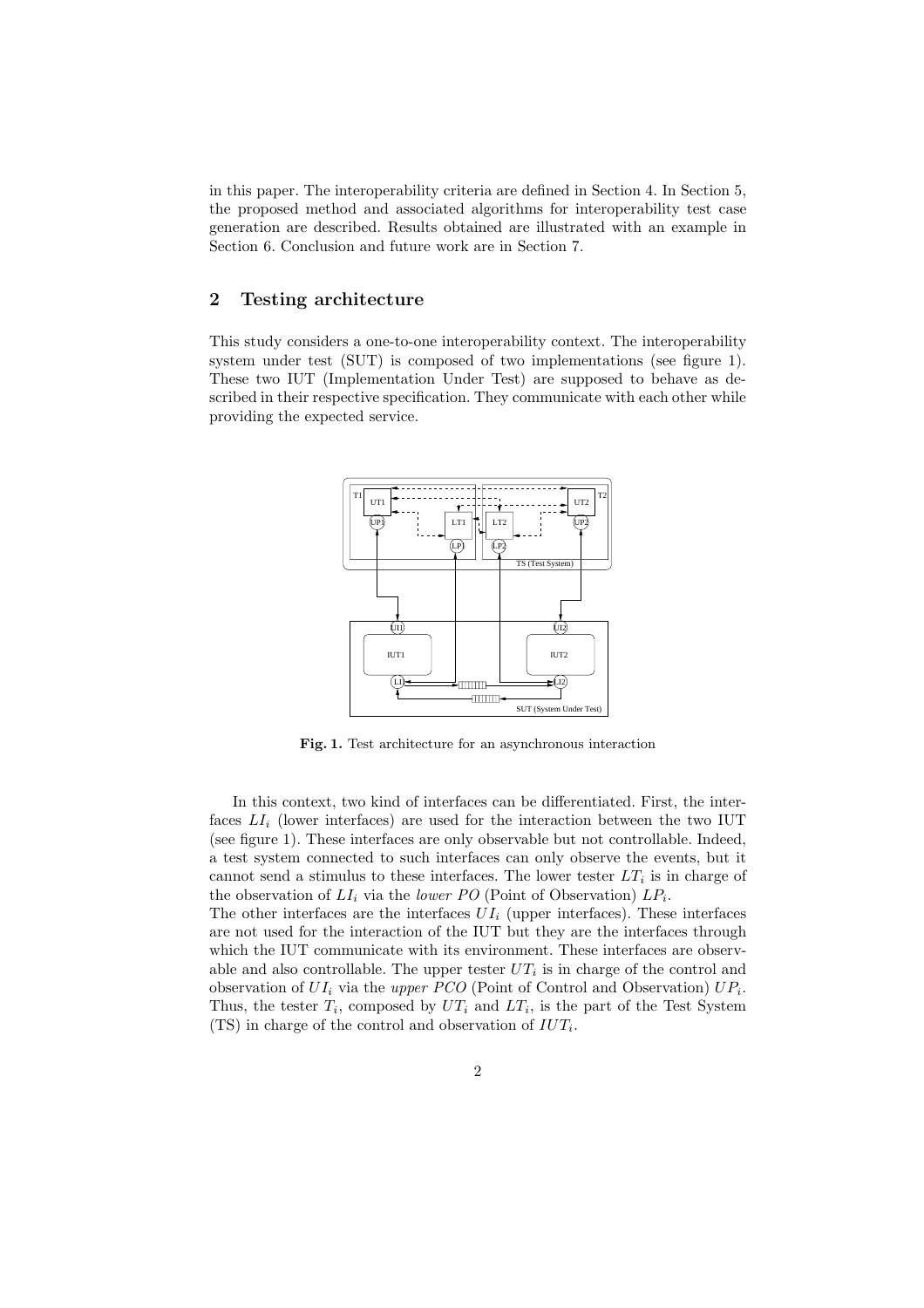Depending on the access of the different interfaces, different interoperability testing architectures can be distinguished as described in [2, 10]. The architecture is called **lower** (resp. **upper**) if only the lower interfaces (resp. the upper interfaces) are accessible, and **total** if both kind of interfaces are accessible. The interoperability testing architecture is called **unilateral** if only the interfaces of one of the two IUT are accessible. It is called **bilateral** if the interfaces of the two IUT are accessible but separately. The **global** architecture corresponds to the more usually considered case where all the interfaces of the two IUT are accessible with a global view.

**Synchronous or asynchronous communication** The interaction between the two IUT is asynchronous (cf. section 3.3). Notice also that the interaction between  $UP_i$  and the IUT can be either synchronous or asynchronous. It depends on the testing environment. We will consider that this latter is synchronous.

## **3 Formal background**

In this study, we will use the well-known IOLTS (Input-Output Labeled Transition System) to model specifications. As usual in the black-box testing context, we also need to model implementations, even though their behaviours are normally unknown. They will also be represented by an IOLTS.

## **3.1 IOLTS model**

**Definition 1.** An IOLTS is a tuple  $M = (Q^M, \Sigma^M, \Delta^M, q_0^M)$  where

- $Q^M$  *is the set of states of the system and*  $q_0^M \in Q^M$  *is the initial state.*
- $-\sum_{i=1}^{M}$  denotes the set of observable (input and/or output) events on the in*teraction points (with the environment) of the system.*  $\Sigma^M \subseteq P^M \times \{?, !\}$  $\times$   $A^M$  where  $P^M$  is the finite set of interaction points (ports) through which *the system communicates with lower or upper layer, or other systems, "?" and "!" respectively denote an input and an output of message,* A*<sup>M</sup> is the alphabet of input-output messages exchanged by the system through its ports.*  $\varDelta^M \subseteq Q^M \times (\varSigma^M \cup \{\tau\}) \times Q^M$  *is the transition relation, where*  $\tau \notin A^M$

*denotes an internal event. We note*  $q \stackrel{\alpha}{\longrightarrow}_M q'$  for  $(q, \alpha, q') \in \Delta^M$  and  $q \stackrel{\alpha}{\longleftarrow}$ *if there is no state* q' *such that*  $(q, \alpha, q') \in \tilde{\Delta}^{\tilde{M}}$ .

 $\Sigma^{\text{M}}$  can be decomposed as follow:  $\Sigma^{\text{M}} = \Sigma_{U}^{\text{M}} \cup \Sigma_{L}^{\text{M}}$  (with  $\Sigma_{U}^{\text{M}} \cap \Sigma_{L}^{\text{M}} = \emptyset$ ), where  $\sum_{U}^{M}$  (resp.  $\sum_{L}^{M}$ ) is the set of messages exchanged on the upper (resp. lower) interface.  $\Sigma^M$  can also be decomposed in order to distinguish input from output messages.  $\mathcal{L}^M = \mathcal{L}_I^M \cup \mathcal{L}_O^M$ , where  $\mathcal{L}_I^M$  (resp.  $\mathcal{L}_O^M$ ) is the finite set of input (resp. output) messages.

In the following,  $IOLTS$  will denote the set of IOLTS. Let us consider M  $\in \mathcal{IOLTS}$ , and let  $\alpha \in \mathcal{L}^M$  with  $\alpha = p.\{?, !\}.m, \mu_i \in \mathcal{L}^M \cup \tau, \sigma \in (\mathcal{L}^M)^*,$  $q, q', q_i \in Q^M$ , we have<sup>1</sup>:

$$
- q \xrightarrow{\mu_1 \dots \mu_n} q' =_\Delta \exists q_0 = q, q_1 \dots, q_n = q', \forall i \in [1, n], q_{i-1} \xrightarrow{\mu_i} q_i.
$$

 $1 = \lambda$  stands for "by definition"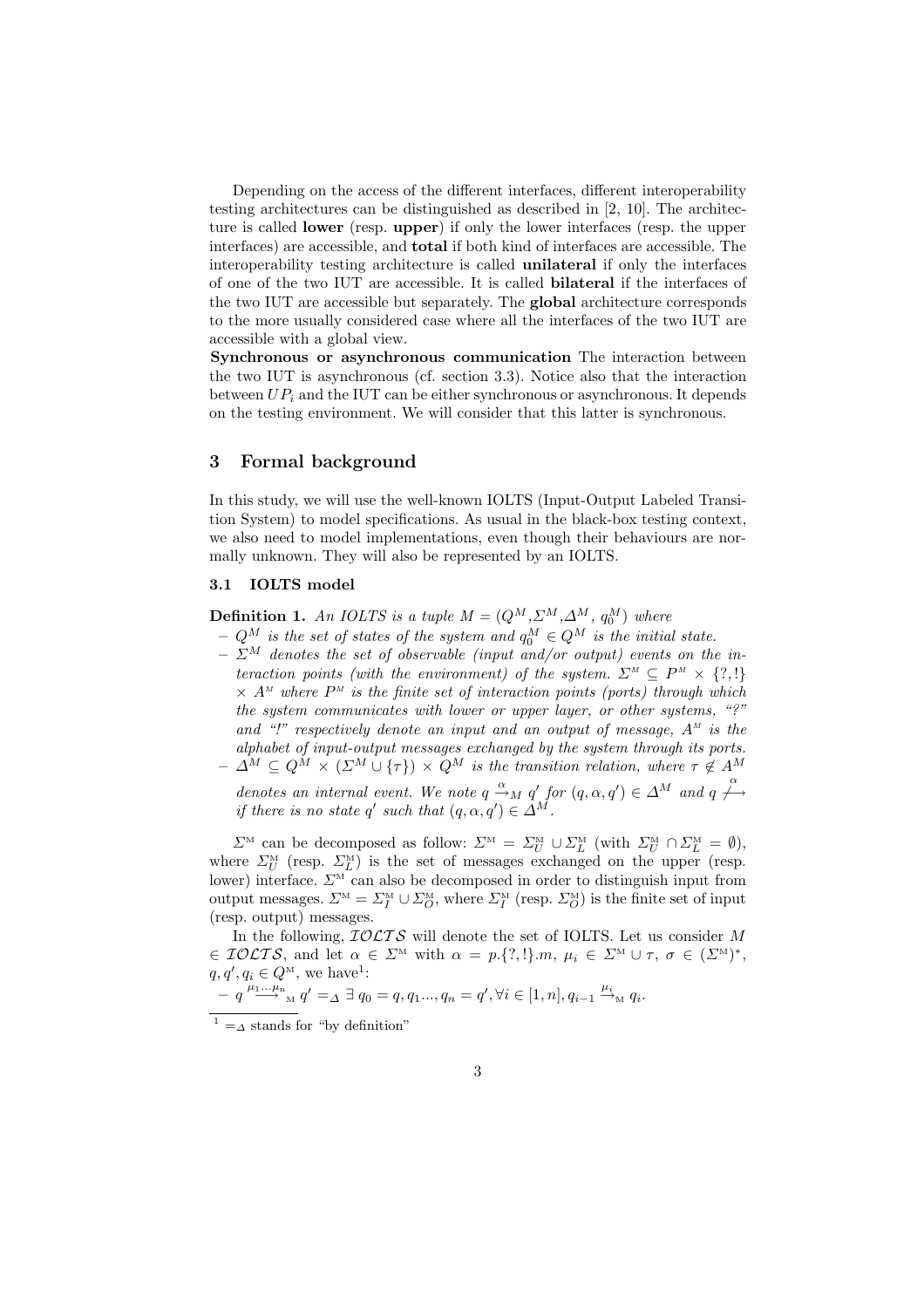- $-q \stackrel{\epsilon}{\underset{\alpha}{\to}} M q' = \Delta q = q'$  or  $q \stackrel{\tau... \tau}{\underset{\epsilon}{\longrightarrow}} M q'$ .
- $-\, q \stackrel{\alpha}{\Rightarrow_M} q' = \stackrel{\cdots}{\Delta} \exists \, q_1, q_2, q \stackrel{\epsilon}{\Rightarrow_M} q_1 \stackrel{\cdots}{\rightarrow_M} q_2 \stackrel{\epsilon}{\Rightarrow_M} q'.$
- $\begin{aligned} -q \stackrel{\sigma}{\Rightarrow}_M q' =_{\Delta} q \stackrel{\mu_1 \cdots \mu_n}{\Longrightarrow}_M q' =_{\Delta} \exists q_0 = q, q_1 \ldots, q_n = q', \forall i \in [1, n], q_{i-1} \stackrel{\mu_i}{\Rightarrow}_M \end{aligned}$  $q_i, \sigma = \mu_1 \cdots \mu_n.$
- $-\Gamma(q) = \Delta \{ \alpha \in \Sigma^M \mid \exists q' \text{ and } q \xrightarrow{\alpha} q' \}, \text{ and } out(q) = \Delta \{ \alpha \in \Sigma^M \mid \exists q' \text{ and } q' \}$  $q \stackrel{\alpha}{\longrightarrow}_M q'$  is the set of outputs from q.
- $-$  *q after*  $\sigma$  =<sub>△</sub> { $q' \in Q^M \mid q \stackrel{\sigma}{\Rightarrow}_M q'$ } is the set of states which can be reached from q by the sequence of actions  $\sigma$ . By extension, all the states reached from the initial state of the IOLTS M is  $(q_0^M \text{ after } \sigma)$  and will be noted by (*M after*  $\sigma$ ). In the same manner,  $Out(M, \sigma) = \Delta out(M \text{ after } \sigma)$ .
- **–** T races(q) =<sup>∆</sup> {<sup>σ</sup> <sup>∈</sup> (ΣM)<sup>∗</sup> <sup>|</sup> <sup>q</sup> *after* <sup>σ</sup> <sup>=</sup> ∅} is the set of possible observable traces from q. And,  $Traces(M) = \Delta Trace(s(q_0^M))$ .
- $-\bar{\mu}$ = p!a if  $\mu = p$ ?a and  $\bar{\mu} = p$ ?a if  $\mu = p$ !a. For internal events,  $\bar{\tau} = \tau$ .

#### **3.2 Quiescence, suspensive IOLTS and conformance relation ioco**

Three main situations lead to quiescence of a system : *deadlocks*, *outputlocks* and *livelocks*. A *deadlock* corresponds to a state after which no event is possible :  $q \in deadlock(M) = \Delta \Gamma(q) = \emptyset$ . An *outputlock* corresponds to a state after which only transitions labeled with input exist and none of these inputs is observed :  $q \in outputlock(M) = \Delta \Gamma(q) \subseteq \Sigma_I^M$ . A *livelock* corresponds to a loop of internal events :  $q \in *livelock*(M) =<sub>\Delta</sub> \exists \tau_1, \dots, \tau_n, q \stackrel{\tau_1, \dots, \tau_n}{\rightarrow} q$ . Thus,  $q \in quiescent(M) = \Delta q \in deadlock(M) \vee q \in outputlock(M) \vee q \in livelock(M).$ A quiescence state  $q \in quiescent(M)$  is modeled by  $q \stackrel{\delta}{\rightarrow}_M q$  where  $\delta$  is treated as an observable output event. The obtained IOLTS is called suspensive IOLTS [7], is noted  $\Delta(M)$ , and we have  $STraces(S) = Traces(\Delta(S))$ . Figure 2 gives an example of two specifications using the IOLTS model. Quiescence is modeled in the states 0 and 2 of  $S_1$ , and in the state 0 of  $S_2$ .



**Fig. 2.** Specifications  $S_1$  and  $S_2$ 

Interoperability criteria defined in Section 4.2 are based on the **ioco** conformance relation [7]. This relation says that an implementation I is **ioco**conformant with respect to its specification  $S$  if  $I$  can never produce an output which could not be produced by  $S$  after the same suspension trace. Moreover,  $I$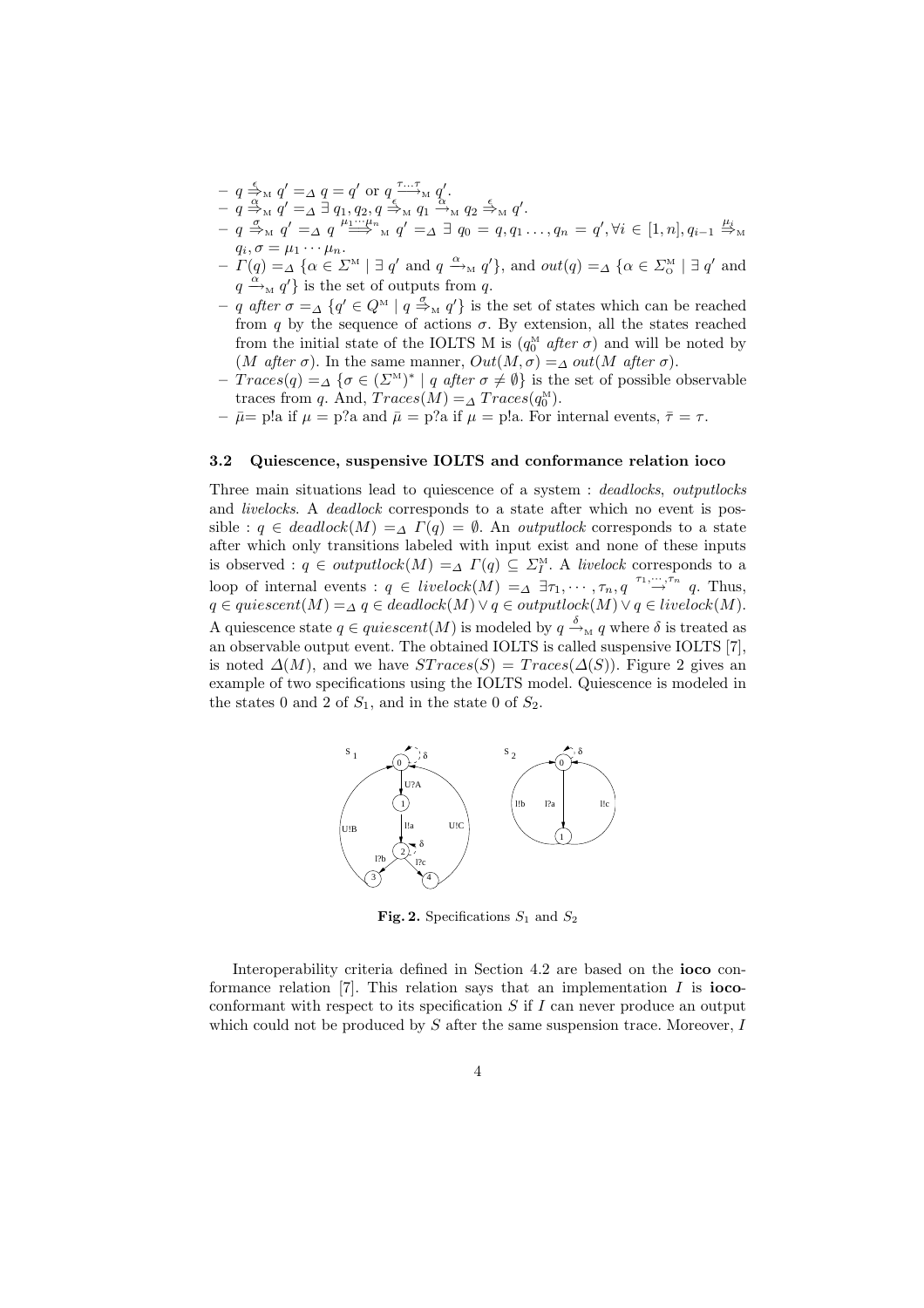may be quiescent only if  $S$  can do so. Formally : *I* **ioco**  $S = \Delta \ \forall \sigma \in STraces(S), Out(\Delta(I), \sigma) \subseteq Out(\Delta(S), \sigma).$ 



**Fig. 3.** Implementation  $I_1$  and  $I_2$  of  $S_1$ , and  $I_3$  and  $I_4$  of  $S_2$ 

Let us consider the implementation  $I_1$  and  $I_2$  of  $S_1$  of figure  $3 : \neg I_2$  **ioco**  $S_1$ (because of the output  $U!B$  after the reception of  $l?b$ ) and  $\neg I_1$  **ioco**  $S_1$  (because if the tester sends the message c on the lower interface of  $I_1$ , the implementation remains quiet, but no quiescence is foreseen in the state 4 of  $S_1$ ). For the implementations  $I_3$  and  $I_4$  of  $S_2$  of figure 3, we have  $I_3$  **ioco**  $S_2$  and  $I_4$  **ioco**  $S_2$ .

## **3.3 Interaction**

Interoperability testing generally deals with interactions of two or more implementations. To provide a formal definition of interoperability in a one-to-one context, we need to model the interaction of two IOLTS.

**Definition 2 (Synchronous interaction ).** *The synchronous interaction of*  $two \, IOLTS M_1 \, and \, M_2 \, is \, noted \, M_1 \parallel M_2 = (Q^{M_1 \parallel M_2} \, , \, \Sigma^{M_1 \parallel M_2} \, , \, \Delta^{M_1 \parallel M_2} \, , \, (q_0^{M_1} , q_0^{M_2}))$  $with \ Q^{M_1||M_2} \subseteq Q^{M_1} \times Q^{M_2}, \ \Sigma^{M_1||M_2} \subseteq \Sigma^{M_1} \cup \Sigma^{M_2}$ . The transition relation  $\Delta^{M_1||M_2}$  *is obtained as follows.*  $\forall (q_1, q_2) \in Q^{M_1} \times Q^{M_2}$ ,

$$
\frac{(q_1, a, q'_1) \in \Delta^{M_1}, a \in \Sigma_U^{M_1} \cup \{\tau\}}{((q_1, q_2), a, (q'_1, q_2)) \in \Delta^{M_1} \parallel M_2}, \frac{(q_2, a, q'_2) \in \Delta^{M_2}, a \in \Sigma_U^{M_2} \cup \{\tau\}}{((q_1, q_2), a, (q_1, q'_2)) \in \Delta^{M_1} \parallel M_2}
$$
(1)

$$
\frac{(q_1, a, q'_1) \in \Delta^{M_1}, (q_2, \bar{a}, q'_2) \in \Delta^{M_2}, a \in \Sigma_L^{M_1}, \bar{a} \in \Sigma_L^{M_2}}{((q_1, q_2), a, (q'_1, q'_2)) \in \Delta^{M_1 \| M_2}}
$$
\n
$$
(2)
$$

There are different ways to obtain the model of the interaction of two IOLTS with quiescence management. The method chosen here is calculating first the suspensive IOLTS  $\Delta(M_1)$  and  $\Delta(M_2)$ , as explained in section 3.2. This step is then followed by constructing the interaction of  $\Delta(M_1)$  and  $\Delta(M_2)$ , using rules (1) and (2) of the definition 2. The main difficulty here is to preserve information that indicates the IUT in which quiescence is observed and to make appearing new quiescence introduced by the interaction. A quiescent state is noted :  $(q_1, q_2) \stackrel{\delta(1)}{\rightarrow}_{\scriptscriptstyle{\text{M}}} (q'_1, q'_2)$  if  $(q_1 \stackrel{\delta}{\rightarrow}_{\scriptscriptstyle{\text{M}}} q'_1) \in \Delta(M_1), (q_1, q_2) \stackrel{\delta(2)}{\rightarrow}_{\scriptscriptstyle{\text{M}}} (q'_1, q'_2)$  if  $(q_2 \stackrel{\delta}{\rightarrow}_{\scriptscriptstyle{\text{M}}} q'_2) \in$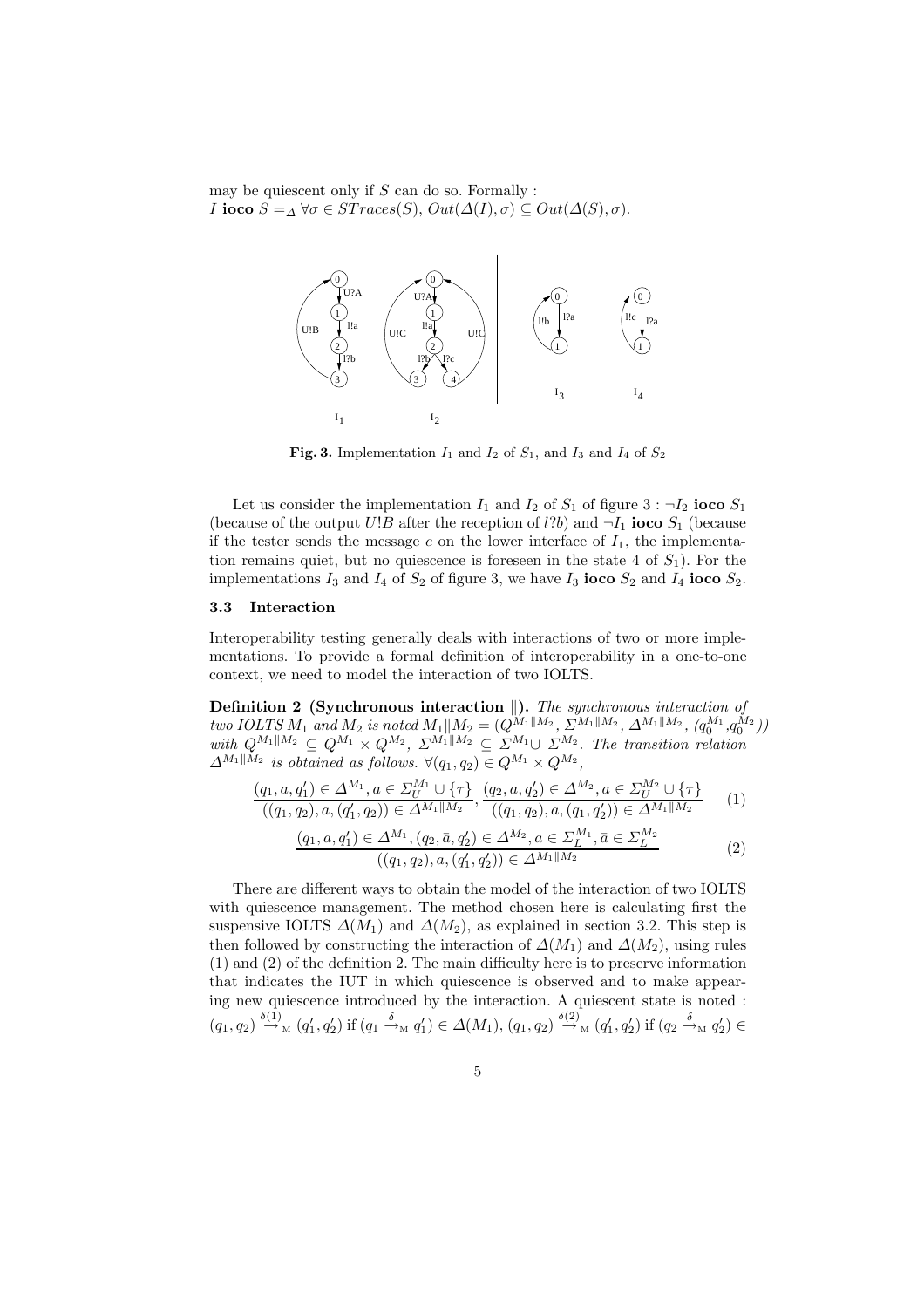$\Delta(M_2)$ , and  $(q_1, q_2) \stackrel{\delta}{\rightarrow}_{\text{M}} (q'_1, q'_2)$  if  $((q_1, q_2) \stackrel{\delta(1)}{\rightarrow}_{\text{M}} (q'_1, q'_2)) \wedge ((q_1, q_2) \stackrel{\delta(2)}{\rightarrow}_{\text{M}} (q'_1, q'_2)).$ It is obtained by propagating  $\delta$  of  $\Delta(M_1)$  and  $\Delta(M_2)$ .

As, in the considered interoperability testing architecture, the interaction between the two implementations is asynchronous, we also need to model this asynchronous interaction. As in [9], we can model the asynchronous environment with FIFO queues. In [6], the asynchronous transformation  $A$  is defined. This transformation applied to a specification S gives as result the IOLTS  $\mathcal{A}(S)$  representing the behaviour of S in an asynchronous environment. As consequence, the asynchronous interaction of  $M_1$  and  $M_2$  corresponds to the synchronous interaction of  $\mathcal{A}(M_1)$  and  $\mathcal{A}(M_2)$ , noted  $M_1||_{\mathcal{A}}M_2$ .

#### **3.4 Projection**

In interoperability testing, we usually need to observe some specific events of an IUT. The IUT, reduced to the expected messages, can be obtained by a **projection** of the IOLTS representing the whole behaviour of the implementation on a set (called  $X$  in the following). This latter is used to select the expected events. Quiescence  $\delta$  has to be seen in the projection as an observable event. For an IOLTS built from an interaction  $M_1||_A M_2$ , quiescence  $\delta(1)$  is an observable event of  $M_1$  and  $\delta(2)$  of  $M_2$ . The projection of an IOLTS M on the set of events  $X$  is noted by  $M/X$  and is obtained by hiding events (replacing by internal events) that do not belong to X, followed by determinization.

## **3.5 Modeling an implementation for interoperability testing : the iop-input completion**

As described in figure 1, the two IUT interact asynchronously and testers are connected to their interfaces. When an IUT sends a message m that cannot be treated by the other IUT, the problem is how to consider this message in the point of view of the receiver. Indeed, this message  $m$  is put in the input FIFO queue of the receiver that cannot effectively treat it. Thus, this receiving implementation may be quiescent. It can neither treat the message  $m$  in its input FIFO queue  $(l?m)$ , nor it can do any other action because its input FIFO queue is not empty and no output is possible. To model this behaviour, we choose to complete any implementation with inputs corresponding to the output alphabet of the other IUT specification. These new transitions lead the IOLTS into an error state. It is a deadlock state. On the upper interfaces, the IUT interacts directly with the tester (like in a conformance testing context). Thus, for events on the upper interfaces, the input-completion of the IUT corresponds to the input completion made for conformance testing (see [6]).

## **Definition 3 (The iop-input completion).**

Let us consider an IUT  $I_1 = (Q, \Sigma, \Delta, q_0)$  based on the specification  $S_1 =$  $(Q_{S_1}, \Sigma_{S_1}, \Delta_{S_1}, q_0^{S_1})$  interacting with an IUT based on the specification  $S_2 =$  $(Q_{S_2}, \Sigma_{S_2}, \Delta_{S_2}, q_0^{S_2})$ . The iop-input completion of  $I_1$  is  $\mathcal{C}(I_1)=(Q_{\mathcal{C}}, \Sigma_{\mathcal{C}}, \Delta_{\mathcal{C}}, q_0)$ .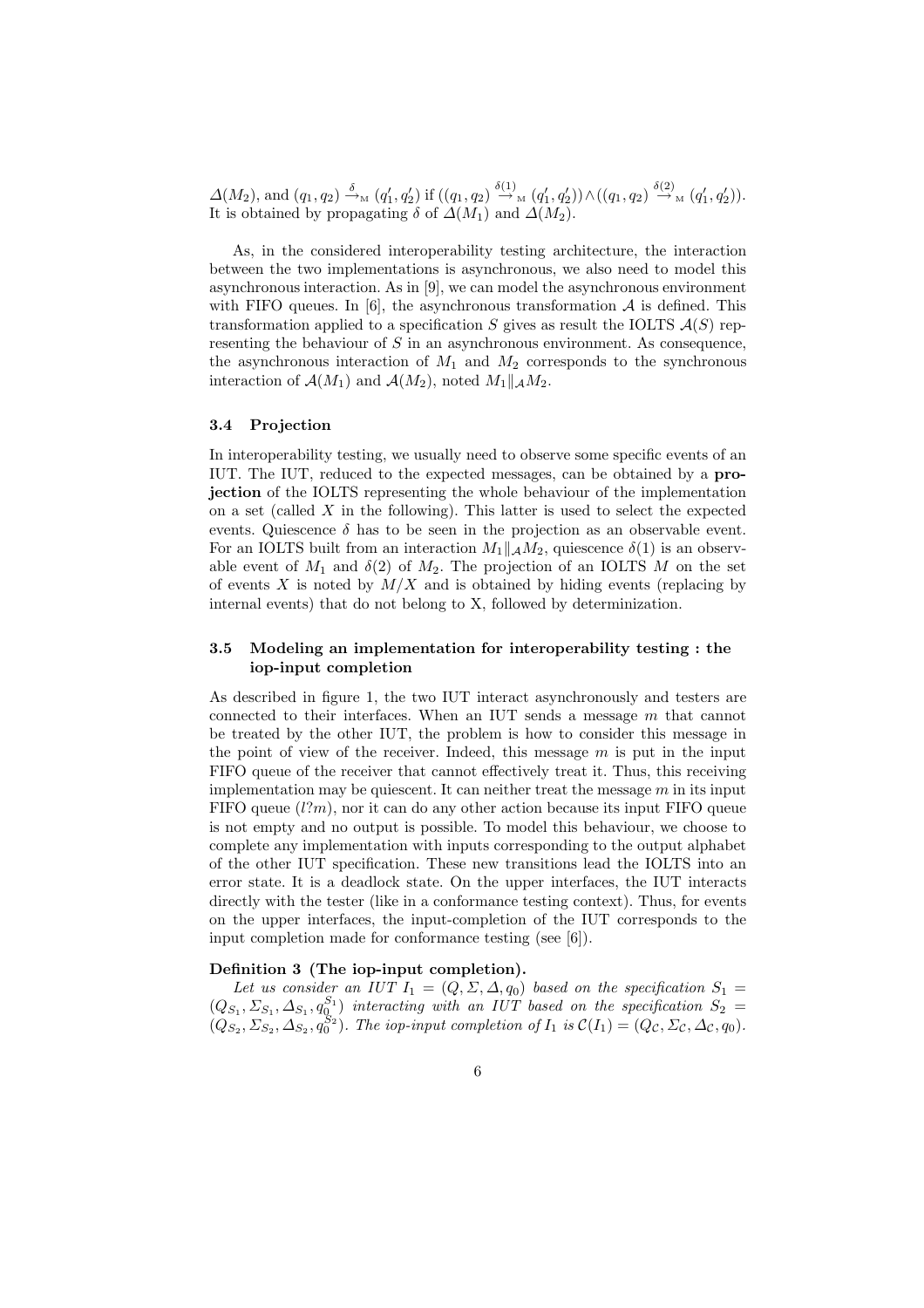$Q_{\mathcal{C}} = Q \cup \{q_E, q_C\}, q_E$  represents the error trap state and  $q_C$  is the other input*completion state.*  $\Sigma_c = \Sigma \cup \{\bar{a} | a \in \Sigma_O^{S_2} \cap \Sigma_L^{S_2}\}\.$   $\Delta_c = \Delta \cup \{(q, a, q_E) | q \in Q, \bar{a} \in \Sigma_O^{S_2} \}$  $\varSigma^{S_2}_O \cap \varSigma^{S_2}_L, q \xrightarrow{a} \cup \{(q,a,q_\mathcal{C}) | q \in Q, a \in \varSigma^{S_1}_I \cap \varSigma^{S_1}_U, q \xleftarrow{a} \cup \{(q_\mathcal{C},x,q_\mathcal{C}) | x \in \varSigma\}.$ 

**Remark :** The iop-input completion adds only transitions labeled with inputs to the original IOLTS representing the implementation. Thus, quiescence modeled in  $\mathcal{C}(I_1)$  or in  $I_1$  is the same. To model the deadlock in the error state  $q_E$ . quiescence must be modeled in the iop-input completed implementation  $\mathcal{C}(I_1)$ . Thus,  $\Delta(C(I_1))$  is the model of the behaviour of  $I_1$  in an asynchronous environment. In the following, the implementations are considered iop-input completed. Quiescence is also modeled on the considered implementations.

## **4 Interoperability (iop) criteria**

In this section, we define two iop criteria. These criteria formally describe conditions that have to be verified by two implementations to be considered interoperable. We prove their equivalence in terms of non-interoperability detection. These definitions only apply for compatible specifications. Indeed, two implementations cannot be interoperable if their specifications are not compatible.

## **4.1 Compatibility of the considered specifications**

Two specifications are compatible if after any trace of the interaction, for each possible output on the interfaces used for the interaction, the corresponding input is foreseen in the other specification. In a formal way :  $\forall \sigma \in Traces(S_1 || A S_2)$ ,  $\sigma/\Sigma^{S_1} = \sigma_1, \sigma/\Sigma^{S_2} = \sigma_2 \Rightarrow \{Out_{\Sigma_L}(S_1, \sigma_1) \subseteq In_{\Sigma_L}(S_2, \sigma_2) \text{ and } Out_{\Sigma_L}(S_2, \sigma_2) \}$  $\subseteq In_{\Sigma_L}(S_1,\sigma_1)$ . In the following, specifications are supposed to be compatible.

## **4.2 Definition of the iop criteria**

In this section, we consider the global interoperability testing architecture (see Section 2). It is the most commonly used in practice for one-to-one interoperability testing. We define two iop criteria considering the events executed on the different interfaces of the implementations in two different ways.

The first iop criterion is the global iop criterion  $i_{\sigma}$ . It says that two implementations are considered interoperable if, after a suspensive trace of the asynchronous interaction of the specifications, all outputs and quiescence observed during the (asynchronous) interaction of the implementations are foreseen in the specifications.

**Definition 4 (The global iop criterion**  $i_{opG}$ ). Let  $I_1, I_2 \in \mathcal{IOLTS}$  two IUT *implementing respectively*  $S_1$ ,  $S_2 \in \mathcal{IOLTS}$ .

 $I_1$  iop<sub>G</sub>  $I_2 = \Delta \ \forall \sigma \in Traces(S_1 \| \mathcal{A}S_2), Out(I_1 \| \mathcal{A}I_2, \sigma) \subseteq Out(S_1 \| \mathcal{A}S_2, \sigma)$ 

The other iop criterion defined in this section is the bilateral iop criterion  $i_{op}$ . It says that after a suspensive trace of  $S_1$  observed during the (asynchronous) interaction of the implementations, all outputs and quiescence observed in  $I_1$  are foreseen in  $S_1$ , and the same in the point of view of  $I_2$  implementing the specification  $S_2$ .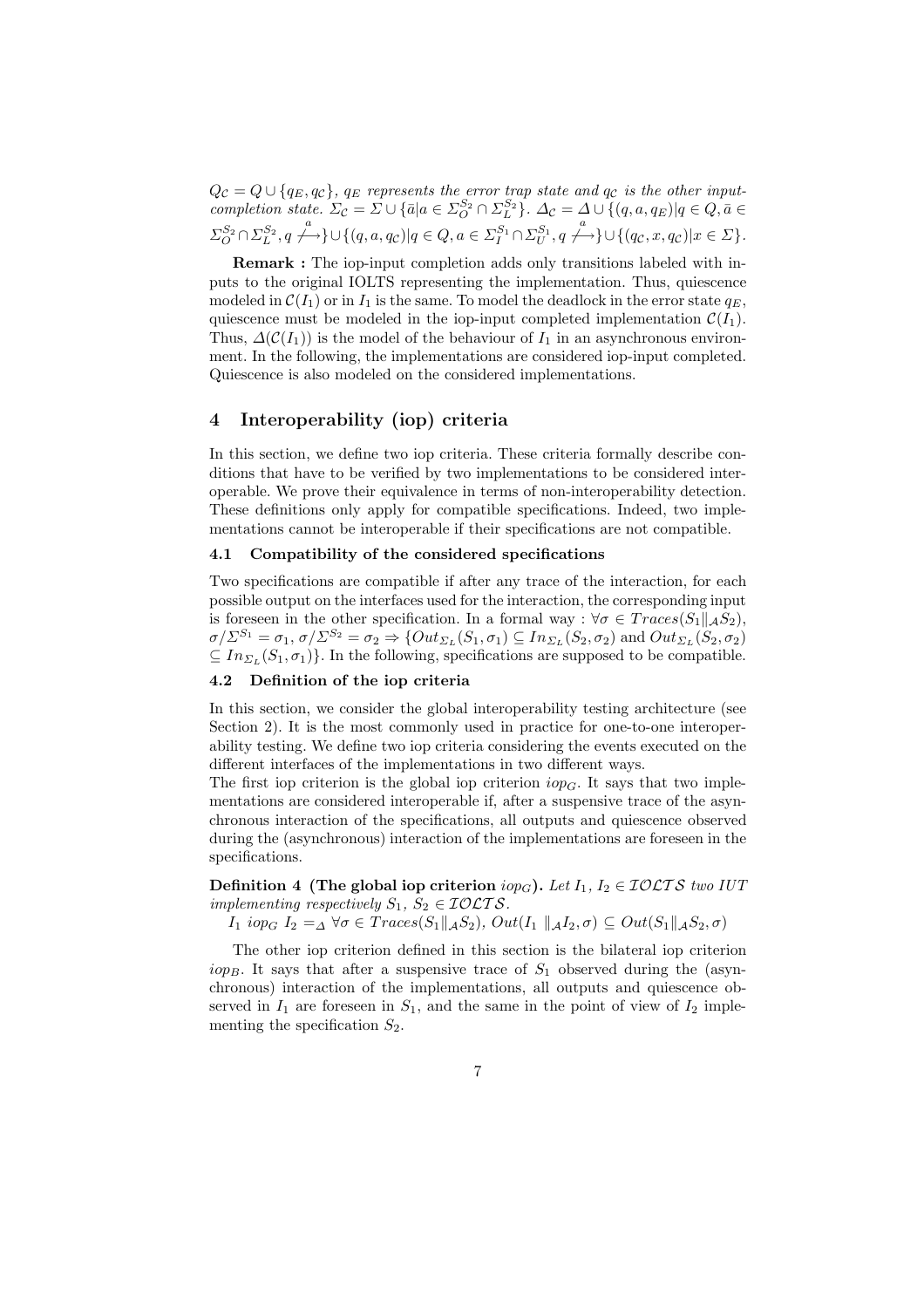**Definition 5 (The bilateral iop criterion**  $iop_B$ ). Let  $I_1, I_2 \in \mathcal{IOLTS}$  *two IUT implementing respectively*  $S_1$ ,  $S_2 \in \mathcal{IOLTS}$ .  $I_1$  *iop<sub>B</sub>*  $I_2 = \Delta$  $\forall \sigma_1 \in Traces(\Delta(S_1)), \forall \sigma \in Traces(S_1 || A S_2), \sigma/\Sigma^{S_1} = \sigma_1 \Rightarrow$ 

 $Out((I_1||_{\mathcal{A}}I_2)/\Sigma^{S_1}, \sigma_1) \subseteq Out(\Delta(S_1), \sigma_1)$ 

and  $\forall \sigma_2 \in Traces(\Delta(S_2)), \forall \sigma' \in Traces(S_2||_{\mathcal{A}}S_1), \sigma/\Sigma^{S_2} = \sigma_2 \Rightarrow$  $Out((I_2||_{\mathcal{A}}I_1)/\Sigma^{S_2},\sigma_2) \subseteq Out(\Delta(S_2),\sigma_2).$ 

As an example, with the implementations  $I_1$ ,  $I_2$ ,  $I_3$  and  $I_4$  of figure 3 (implementing  $S_1$  and  $S_2$  of figure 2), we have the results :

•  $I_1$  *iop<sub>B</sub>*  $I_3$  and  $I_1$  *iop<sub>G</sub>*  $I_3$  although  $\neg$ ( $I_1$  **ioco**  $S_1$ ).

•  $(I_2$  iop<sub>B</sub> I<sub>3</sub>) and  $\lnot$  (I<sub>2</sub> iop<sub>G</sub> I<sub>3</sub>), but I<sub>2</sub> iop<sub>B</sub> I<sub>4</sub> and I<sub>2</sub> iop<sub>G</sub> I<sub>4</sub>. Indeed, the output  $U!C$  is not allowed in  $S_1$  after l?b, but only  $I_3$  can send b, not  $I_4$ .  $\bullet$   $\neg$   $(I_1$  *iop<sub>B</sub>*  $I_4$  and  $\neg$   $(I_1$  *iop<sub>G</sub>*  $I_4$ *). Such a non-interoperability case would not have been detected without quiescence management.* Indeed, the non-interoperability is due to the sending of message  $l2!c$  by  $I_4$  which is not expected by  $I_1$ . Thus, this message is put in the input queue of  $I_1$  but not treated. The whole SUT is in a deadlock situation. This deadlock is not foreseen in the specification interaction. Thus the iop criteria are not verified due to non allowed quiescence.

## **4.3 Equivalence of the two interoperability criteria**

The most important result here is the following theorem 1. It says that the *global iop criterion*  $i_{\alpha}$  is equivalent to the the so-called *bilateral iop criterion*  $i_{\alpha}$ . in terms of non-interoperability detection. Its proof needs the lemmas defined in the following.

**Theorem 1.**  $I_1$  iop<sub>G</sub>  $I_2 \Leftrightarrow I_1$  iop<sub>B</sub>  $I_2$ 

- **Lemma 1.** Let us consider  $M_1, M_2 \in \mathcal{IOLTS}$ , and let  $\sigma \in Traces(M_1||_A M_2)$ ,  $Out(M_1||_A M_2, \sigma) = Out(\Delta(M_1), \sigma/\Sigma^{M_1}) \cup Out(\Delta(M_2), \sigma/\Sigma^{M_2}).$
- *Proof.* 1. Let  $(q_1, q_2) \in [(M_1 \| A M_2) a f t e \tau \sigma]$  and  $a \in Out(M_1 \| A M_2, \sigma)$ . According to the interaction definition : Either  $a \in \Sigma^{M_1} \cup \{\delta, \delta(1)\}\,$ , or  $a \in \Sigma^{M_2} \cup \{\delta, \delta(2)\}\$ ie. either  $a \in Out(\Delta(M_1),$  $\sigma/\Sigma^{M_1}$ ), or  $a \in Out(\Delta(M_2), \sigma/\Sigma^{M_2})$ .  $\Rightarrow Out(M_1||_\mathcal{A} M_2, \sigma) \subseteq Out(\Delta(M_1), \sigma/\Sigma^{M_1}) \cup Out(\Delta(M_2), \sigma/\Sigma^{M_2}).$
- 2. In the other sense, it is easy to see that :  $Out(M_1||_A M_2, \sigma) \subseteq Out(\Delta(M_1), \sigma/\Sigma^{M_1})$  $\cup Out(\Delta(M_2), \sigma/\Sigma^{M_2}).$

**Lemma 2.** *Let*  $M_1, M_2 \in \mathcal{IOLTS}$ .  $((M_1 \| A M_2) / \Sigma^{M_1}) \| A ((M_2 \| A M_1) / \Sigma^{M_2}) = M_1 \| A M_2$ 

*Proof.* 1. Let  $\sigma_1 \in Traces((M_1||_\mathcal{A} M_2)/\Sigma^{M_1}), \sigma_2 \in Traces((M_2||_\mathcal{A} M_1)/\Sigma^{M_2}),$ and  $\sigma = \sigma_1 ||_{\mathcal{A}} \sigma_2 \in Trace(((M_1 ||_{\mathcal{A}} M_2) / \Sigma^{M_1}) ||_{\mathcal{A}} ((M_2 ||_{\mathcal{A}} M_1) / \Sigma^{M_2})).$ We have :  $\sigma_1 \in Traces(\Delta(M_1))$  and  $\sigma_2 \in Traces(\Delta(M_2)).$ Thus,  $\sigma = \sigma_1 ||_{\mathcal{A}} \sigma_2 \in Traces(M_1 ||_{\mathcal{A}} M_2).$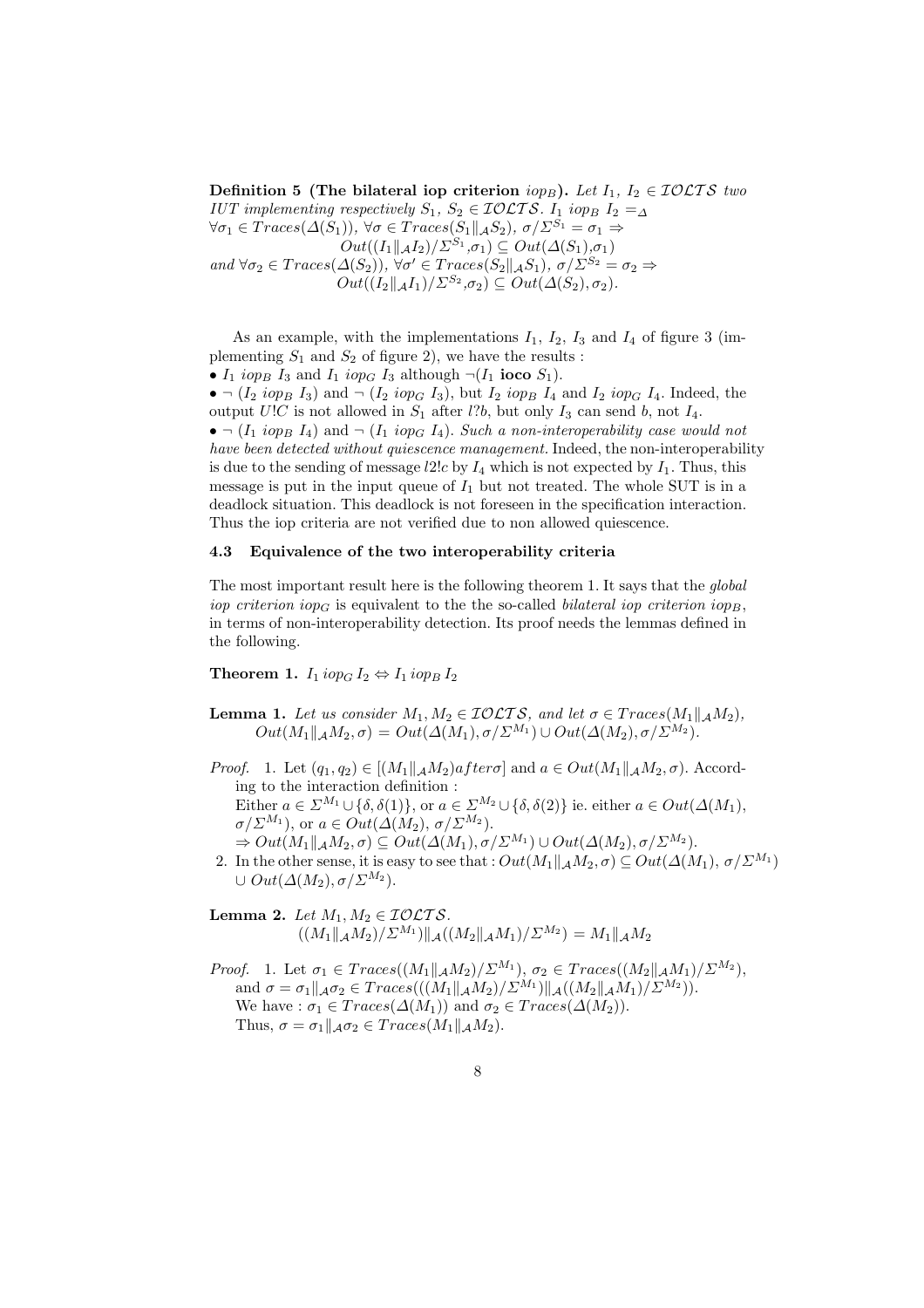2. Let  $\sigma \in Traces(M_1 || AM_2)$  such that  $\sigma = \sigma_1 || A\sigma_2$  with  $\sigma_1 \in Traces(\Delta(M_1))$ and  $\sigma_2 \in Traces(\Delta(M_2))$ . We have  $\sigma_1 = \sigma/\Sigma^{M_1}$  and  $\sigma_2 = \sigma/\Sigma^{M_2}$ . Thus  $\sigma_1 \in Trace((M_1 || A M_2 / \Sigma^{M_1})), \sigma_2 \in Trace((M_2 || A M_1 / \Sigma^{M_2}))$ and  $\sigma = \sigma_1 ||_{\mathcal{A}} \sigma_2 \in Trace(((M_1 ||_{\mathcal{A}} M_2) / \Sigma^{M_1}) ||_{\mathcal{A}} ((M_2 ||_{\mathcal{A}} M_1) / \Sigma^{M_2})).$ 

**Lemma 3.** *Let*  $M_1, M_2 \in \mathcal{IOLTS}$ ,  $\sigma_1 \in Traces(\Delta(M_1)), \sigma \in Traces(M_1 || A M_2)$ and  $\sigma_1 = \sigma / \Sigma^{M_1}$ .  $Out((M_1||_A M_2)/\Sigma^{M_1}, \sigma_1) \subseteq Out(\Delta(M_1), \sigma_1)$ .

*Proof.*  $(M_1||AM_2)/\Sigma^{M_1}$  is an IOLTS composed of events from  $\Sigma^{(M_1||AM_2)/\Sigma^{M_1}}$  $\{\delta\} \subseteq \Sigma^{M_1} \cup \{\delta\}$ 

*Proof. of theorem 1.* **1**) Let us prove first that  $I_1$  iop<sub>B</sub>  $I_2 \Rightarrow I_1$  iop<sub>G</sub>  $I_2$ . Let  $\sigma \in Traces(S_1||_{\mathcal{A}}S_2), \sigma_1 \in Traces(\Delta(S_1))$  such that  $\sigma_1 = \sigma/\Sigma^{S_1}, \sigma_2 \in$ Traces( $\Delta(S_2)$ ) such that  $\sigma_2 = \sigma/\Sigma^{S_2}$ . Thus,  $Out((I_1||_{\mathcal{A}}I_2)/\Sigma^{S_1}, \sigma/\Sigma^{S_1}) \subseteq$  $Out(\Delta(S_1), \sigma/\Sigma^{S_1})$  and  $Out((I_2||_{\mathcal{A}}I_1)/\Sigma^{S_2}, \sigma/\Sigma^{S_2}) \subseteq Out(\Delta(S_2), \sigma/\Sigma^{S_2}).$ Using the lemma 1,  $Out[((I_1||A_{I_2})/\Sigma^{S_1}||A(I_2||A_{I_1})/\Sigma^{S_2}), \sigma] \subseteq Out(S_1||A_{I_2}, \sigma).$ With the lemma 2,  $Out(I_1||_A I_2, \sigma) \subseteq Out(S_1||_A S_2, \sigma)$ . That means  $I_1$  iop<sub>G</sub>  $I_2$ . **2**) Let us prove now that  $I_1$  iop<sub>G</sub>  $I_2 \Rightarrow I_1$  iop<sub>B</sub>  $I_2$ . Let  $I_1$ ,  $I_2$ ,  $S_1$ ,  $S_2 \in \mathcal{IOLTS}$  such that  $I_1$  iop<sub>G</sub> $I_2$ . Let  $\sigma_1 \in \mathcal{I}reces(\Delta(S_1))$  such that  $\sigma_1 = \sigma / \Sigma^{S_1}$  with  $\sigma \in Traces(S_1 || A S_2)$ . Using the definition of  $I_1$  iop<sub>G</sub>  $I_2$ , we have :  $Out(I_1||_A I_2, \sigma) \subseteq Out(S_1||_A S_2, \sigma)$ . Projecting this inclusion on  $\Sigma^{S_1}$ gives  $Out((I_1 \|_{\mathcal{A}} I_2)/\Sigma^{S_1}, \sigma_1) \subseteq Out((S_1 \|_{\mathcal{A}} S_2)/\Sigma^{S_1}, \sigma_1)$ Using the lemma 3,  $Out((I_1||_A I_2)/\Sigma^{S_1}, \sigma_1) \subseteq Out(\Delta(S_1), \sigma_1)$ . And using the fact that  $i \in \mathcal{O}_G$  is symmetrical, we have also  $I_1 i \in \mathcal{O}_G I_2 \Rightarrow Out((I_2||_{\mathcal{A}} I_1)/\Sigma^{S_2}, \sigma_2) \subseteq$ 

 $Out(\Delta(S_2), \sigma_2)$ . That means  $I_1$  iop<sub>G</sub>  $I_2 \Rightarrow I_1$  iop<sub>B</sub>  $I_2$ .

Based on the theorem 1, one may wonder how it can help interoperability test generation. This is the purpose of the study developed in the next section.

# **5 Interoperability test generation**

In this section, we investigate the way to generate interoperability test using the equivalence between the bilateral and global criteria (cf. theorem 1).

### **5.1 General principles for interoperability test generation**

The goal is to generate interoperability test cases (TC) that can be executable on the SUT. We consider a System Under Test (SUT) composed of two IUT interacting asynchronously (cf. figure 1 in Section2). These IUT are represented by a suspensive iop-input completed IOLTS. In practice, the inputs of a general interoperability test generation algorithm are the two specifications on which the implementations are based, and a test purpose (TP). A TP is a particular property (or a behaviour in the interaction between the implementations) to be tested. In general, test purposes are incomplete sequences of actions. Let  $\mathcal S$  be the set of specifications,  $\mathcal P$  the set of test purposes and  $\mathcal T\mathcal C$  the set of interoperability test cases. The goal of a one-to-one interoperability test generation algorithm  $\mathfrak{g}$ is :  $S \times S \times P \rightarrow T\mathcal{C}$ . Figure 4 (a) shows an example.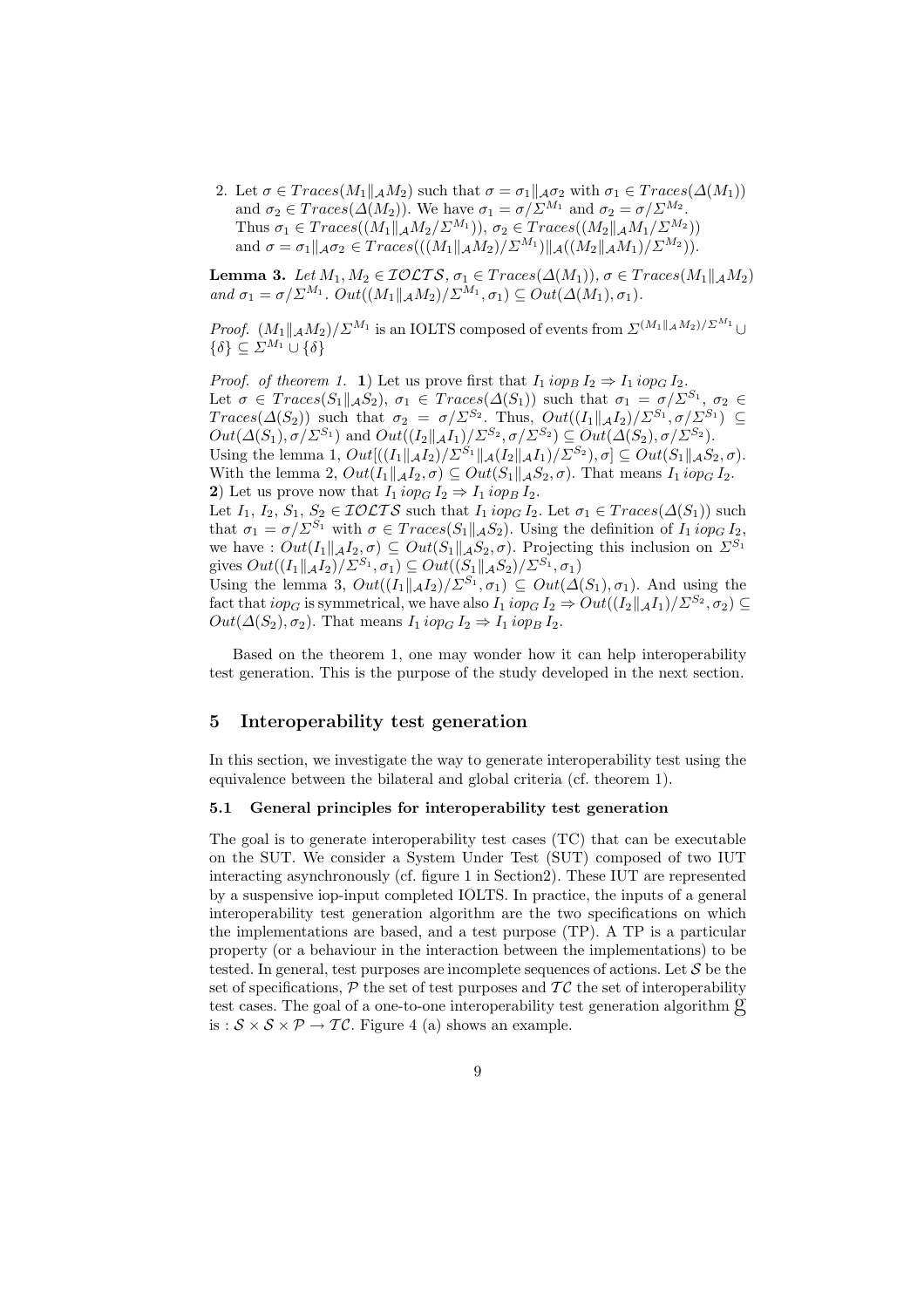During conformance tests, a tester can send a stimulus to the implementation or receive an input. In the interoperability testing case, three kind of events are possible : sending of stimuli to the upper interfaces of the implementations, reception of inputs from these interfaces, but also observation of events (input and output) on the lower interfaces.

**Interoperability test cases modeling** A test case  $TC$  is represented by an extended version of IOLTS called T-IOLTS for Testing IOLTS. A T-IOLTS  $TC$ can be defined by  $TC = (Q^{TC}, \Sigma^{TC}, \Delta^{TC}, q_0^{TC})$ . {PASS, FAIL, INC}  $\subseteq Q^{TC}$ are trap states representing interoperability verdicts.  $q_0^{TC}$  is the initial state.  $\Sigma^{TC} \subseteq {\{\mu|\bar{\mu} \in \Sigma_{U}^{S_1} \cup \Sigma_{U}^{S_2}\}} \cup {\{?(\mu)|\mu \in \Sigma_{L}^{S_1} \cup \Sigma_{L}^{S_2}\}}.$   $?(\mu)$  denotes the observation of the message  $\mu$  on a lower interface.  $\Delta^{TC}$  is the transition function. In the following, any TC is supposed to be deterministic, and controllable (if a

tester can do an output in a state, no other action is possible for the test case in this state). A TC must also be input and observation complete in the input and observation states : if an input or an observation is possible in a state, all other inputs and observations are possible in this state (generally denoted in test cases with ?*otherwise* label leading to  $FAIL$ . Moreover at least one of the verdict states ( $PASS, FAIL$ , or  $INC$ ) is accessible from every state.

The execution of the test case  $TC$  of the SUT (composed of the two considered IUT) gives a verdict :  $verdict(TC, SUT) \in \{PASS, FAIL, INC\}$ . The meanings of the possible interoperability verdicts are PASS : no error was detected during the tests, FAIL : the interoperability criterion is not verified and INC (for Inconclusive) : the behaviour of the SUT seems valid but it is not the purpose of the test case.

**Test generation based on the global iop criteria** The construction of Test Cases based on the Global iop Criteria  $i \circ p_G$  begins with the construction of the asynchronous interaction  $S_1 \parallel_A S_2$ . Then  $S_1 \parallel_A S_2$  is composed with the test purpose  $TP$ . During this operation, two main results are calculated. First  $TP$  is validated. If the events composing  $TP$  are not found in the specifications (or not in the order described in TP),  $TP$  is not a valid Test Purpose. The composition is also used to keep (in the interaction of the two specifications) only the events concerned by the Test Purpose. It calculates the different ways to observe/execute  $TP$  on the SUT.

**Problem :** the construction of  $S_1||_A S_2$  can cause state-space explosion. Building  $S_1||_A S_2$  is exponential in the number of states of  $S_1$  and  $S_2$  and the FIFO queues size. Interoperability test derivation with this method may be impossible even for small specifications combined with "on-the-fly" techniques [4].

#### **5.2 Using the equivalence between bilateral and global criteria**

The theorem 1 of Section 4.3 proves that global and bilateral iop criteria are equivalent. We propose here a method to generate interoperability test cases that takes benefit from this result. This method uses conformance test tools. Based on the bilateral iop criterion, the idea is to use a conformance test tool  $\mathcal F$ such that  $\mathcal{F} : (S_1, TP_{S_1}) \to TC_1$  and  $\mathcal{F} : (S_2, TP_{S_2}) \to TC_2$ .  $TP_{S_1}$  and  $TP_{S_2}$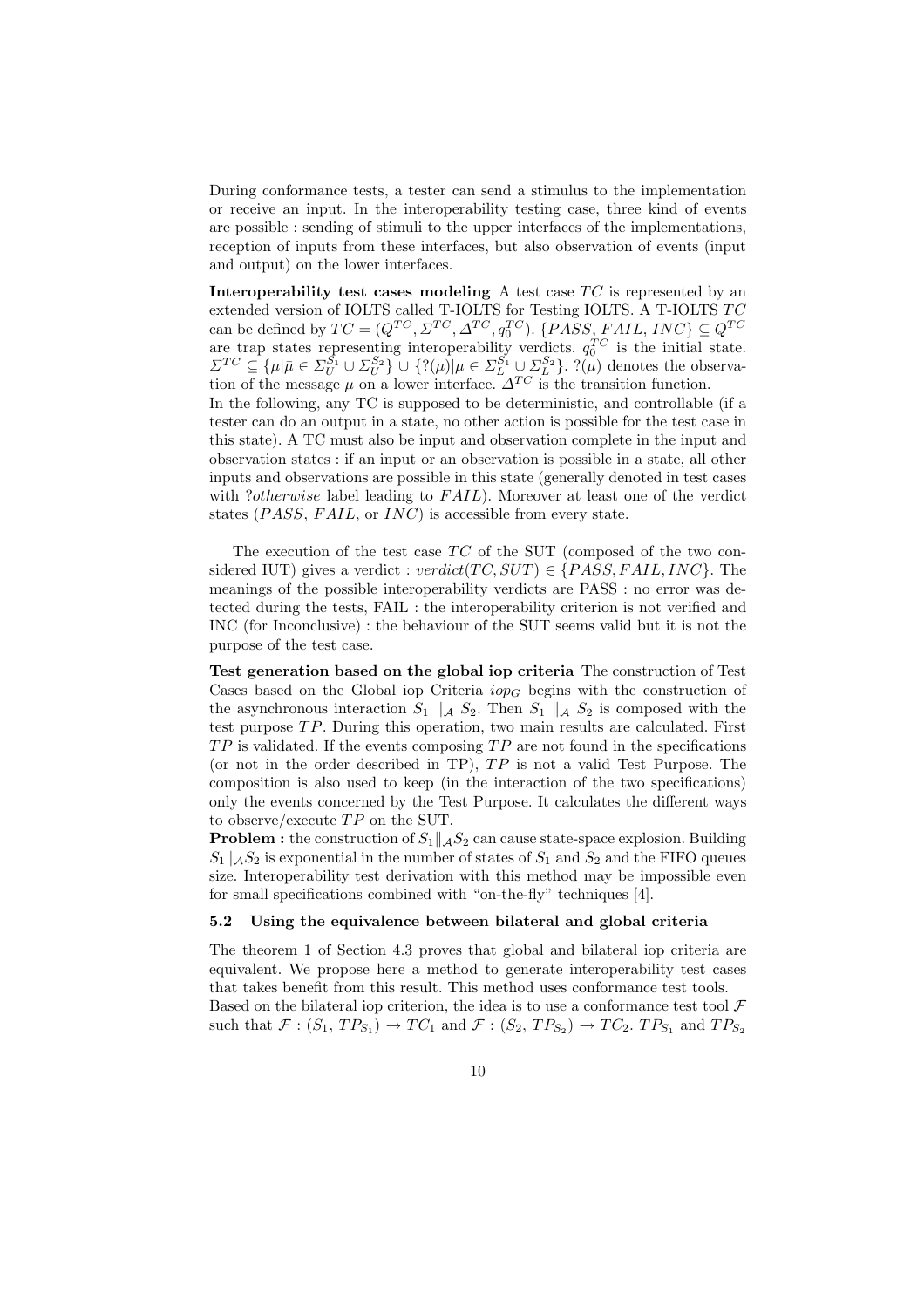

**Fig. 4.** Interoperability Test Cases Generation

are kind of "unilateral" test purposes derived from the test purpose  $TP$ .  $TP_{S_i}$ is obtained from  $TP$  and contains only events of  $S_i$ .

In this context, the meaning of the theorem 1 is :  $verdict(TC, I_1||_A I_2)$  = verdict(TC<sub>1</sub>,  $I_1||_A I_2$ )  $\wedge$  verdict(TC<sub>2</sub>,  $I_1||_A I_2$ ). The iop<sub>G</sub> verdict verdict(TC,  $I_1||_A I_2$ ) is an interoperability verdict with a global architecture. The two other verdicts are kinds of conformance verdicts. verdict(TC<sub>1</sub>,  $I_1 \parallel A_2$ ) (resp. verdict(TC<sub>2</sub>,  $I_1||A_2|$ ) is the verdict obtained by executing  $TC_1$  (resp.  $TC_2$ ) unilaterally on interfaces of  $I_1$  (resp.  $I_2$ ) during its interaction with  $I_2$  (resp.  $I_1$ ). The rules for the combination of these two verdicts to obtain the final  $i_{op}$  verdict are given by :  $PASS \wedge PASS = PASS, PASS \wedge INC = INC, PASS \wedge FAIL = FAIL,$  $INC \wedge FAIL = FAIL$ ,  $INC \wedge INC = INC$  and  $FAIL \wedge FAIL = FAIL$ .

**Test generation based on the bilateral criterion**  $i_{OPB}$  As described in figure 4 (b), the generation of  $TC_1$  and  $TC_2$  based on the bilateral criterion can be decomposed in two principal steps. First, step 1 (algorithm  $\mathcal{D}$ ) correspond to the derivation of  $TP_{S_1}$  and  $TP_{S_2}$  from TP. Then, step 2 is the calculation of  $TC_1$  and  $TC_2$ . This step corresponds to the function F applied on  $(TP_{S_1}, S_1)$ and  $(TP_{S_2}, S_2)$  and uses a conformance test tool.

For the execution of the test cases,  $TC_1$  is applied on  $I_1$  (during its interaction with  $I_2$ ), and  $TC_2$  on  $I_2$  (during its interaction with  $I_1$ ) leading to two verdict V1 and V2. The final interoperability verdict  $V' = V1 \wedge V2$  is obtained with the rules given above.

**Step 1** : We will explain here how to obtain  $TP_{S_1}$  from  $TP$ .

TP says that after the execution of some events  $\mu_1...\mu_{n-1}$ , the tester must observe another event  $\mu_n$ , but does not explicit necessarily what may happen be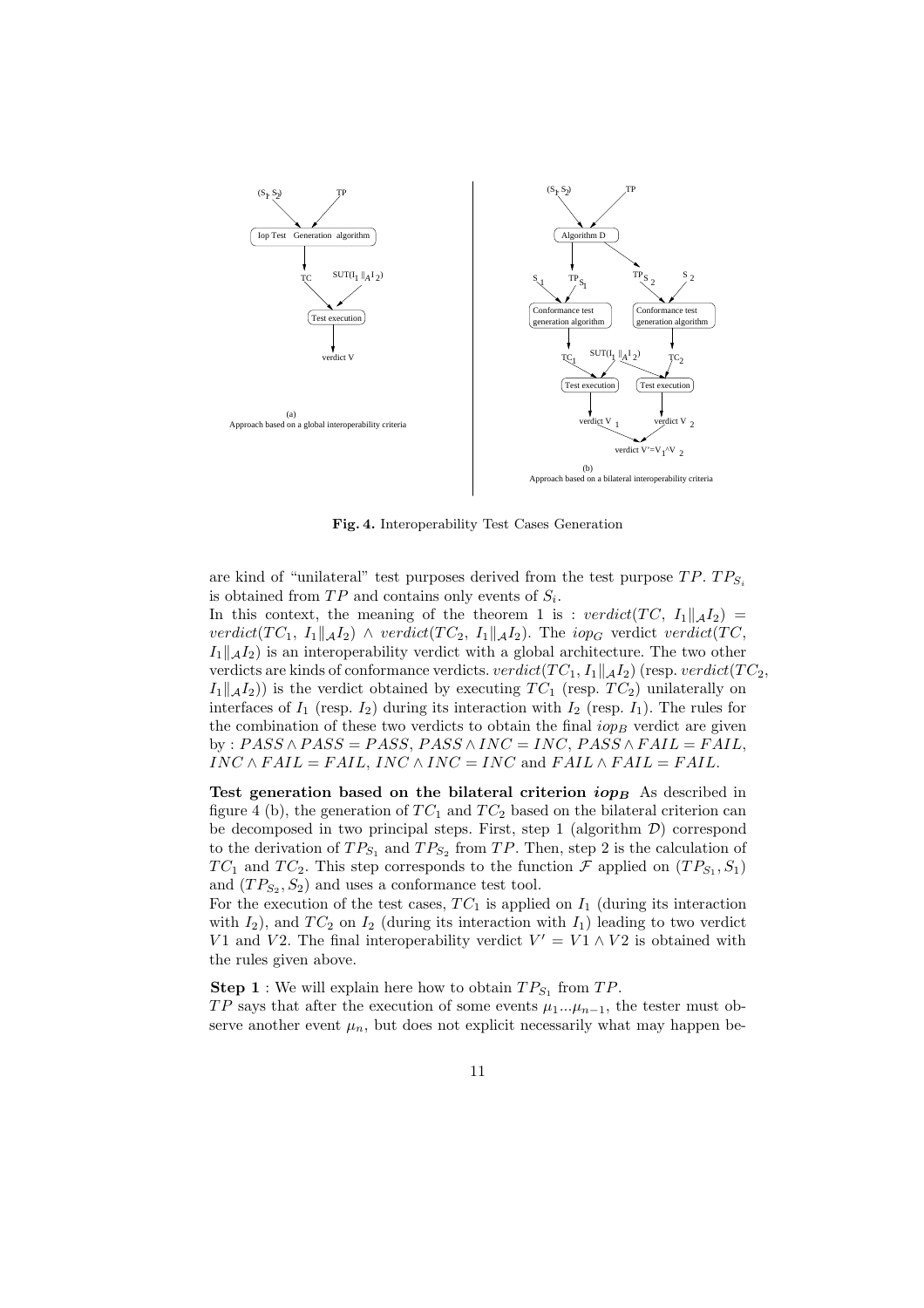tween  $\mu_i$  and  $\mu_{i+1}$ . In a formal context, TP is represented by an extended IOLTS. The most difficult problem to obtain  $TP_{S_1}$  from TP is that  $\mu_1...\mu_n$  may contain any events of both  $\Sigma^{S_1}$  and  $\Sigma^{S_2}$ . Thus, the algorithm to derive  $TP_{S_1}$  from  $TP$ ,  $S_1$  and  $S_2$  consists in separating events from  $S_1$  (in  $TP_{S_1}$ ) and  $S_2$  (in  $TP_{S_2}$ ) while keeping all information needed for the test generation.

If all the events described in  $TP$  are events on the lower interfaces, the algorithm to obtain  $TP_{S_1}$  and  $TP_{S_2}$  represented figure 5 is very simple. But if  $TP$  contains events on the upper interfaces, this algorithm needs to go through the IOLTS representing the specification  $S_2$ . It finds a path between  $\mu_{i-1}$  (or  $\bar{\mu}_{i-1}$ ) and  $\mu_i$ . This operation is however simple and it costs less than calculating  $S_1 \|$ <sub>A</sub> $S_2$  with the method based on a global iop criterion (cf. figure 4 (a)).

This algorithm only verify the existence of  $\mu_i$  in the alphabet of the specifications. The verification of  $TP$  (thus the verification of  $TP_{S_1}$  and  $TP_{S_2}$  derived from  $TP$ ) is done in step 2.

The algorithm of figure 5 uses some functions described hereafter. Let us consider a trace  $\sigma$  and an event a. The function *remove* last event is defined by : remove last event $(\sigma.a)=\sigma$ . And the function *last event* by : last event $(\sigma)=\epsilon$  if  $\sigma = \epsilon$  and last event( $\sigma$ ) = a if  $\sigma = \sigma_1.a$ . The *error* function returns the cause of the error and exits the algorithm.

**Input:**  $TP$ : test purpose; **Output:**  ${TP_{S_i}}_{l=1,2}$ ; **Invariant:**  $S_k = S_{3-l}$  (\*  $S_k$  is the other specification \*);  $TP = \mu_1...\mu_n$ **Initialization:**  $\mu_0 = \epsilon$ ;  $TP_{S_1} = \epsilon$ ; **for**  $(i = 0; i \leq n; i++)$  **do if**  $(\mu_i \in \Sigma^{S_l})$  **then**  $TP_{S_l} = TP_{S_l} \cdot \mu_i$  (\* just add if it is an event of  $S_l$  \*) **if**  $(\mu_i \in \Sigma_L^{S_k})$  **then**  $TP_{S_l} = TP_{S_l} \cdot \bar{\mu}_i$  (\* just add the mirror if  $\mu_i$  is on the lower interface of  $S_k$ <sup>\*</sup>) **if**  $(\mu_i \in \Sigma_{U}^{S_k} \cup {\tau})$  $\sigma_1 := TP_{S_l}; a_j =$ last\_event $(\sigma_1)$ **while**  $a_j \in \Sigma_{U}^{S_k} \cup \{\tau\}$  **do**  $\sigma_1$ =remove\_last\_event $(\sigma_1)$  $a_{j-1}$  =last event( $\sigma_1$ ) (\*  $a_{j-1}$  is the last event added to  $TP_{S_l}$  and a mirror event  $\bar{a}_{i-1}$  may exist in  $S_k$ <sup>\*</sup>) **end**  $M_{S_k} = \{q \in Q^{S_k} \text{ such that } q \stackrel{\bar{a}_{j-1}}{\rightarrow} \text{ and } \sigma = \bar{a}_{j-1} \ldots \mu_i \in Trace(q)\}\$ **if** ( $\forall q \in M_{S_k}, q \nleftrightarrow$ ) **then** error(TP not valid : no path in  $S_k$  between the mirror event of last\_event( $TP_{S_l}$ ) and  $\mu_i$ ) **while**  $(e=$ last event $(\omega) \notin \Sigma_L^{S_k} \cup \{\epsilon\})$  **do**  $\omega$ =remove last event $(\omega)$  **end if**  $(e \in \sum_{l=1}^{S_k})$  **then**  $TP_{S_l} = TP_{S_l} \cdot \overline{e}$ **else** error(TP not valid :  $\mu_i \notin \Sigma^{S_1} \cup \Sigma^{S_2}$ ) **end**

## **Fig. 5.** Algorithm to derive  $TP_{S_l}$  from  $TP$

**Step 2** : This step corresponds to the function  $\mathcal{F}$  applied on  $(T P_{S_1}, S_1)$  and  $(T P_{S_2}, S_2) : (S_1, T P_{S_1}) \rightarrow T C_1$  and  $(S_2, T P_{S_2}) \rightarrow T C_2$ . For the calculation of each test case  $(T C_1$  and  $T C_2$ ), the inputs are a specification  $(S_1)$  and a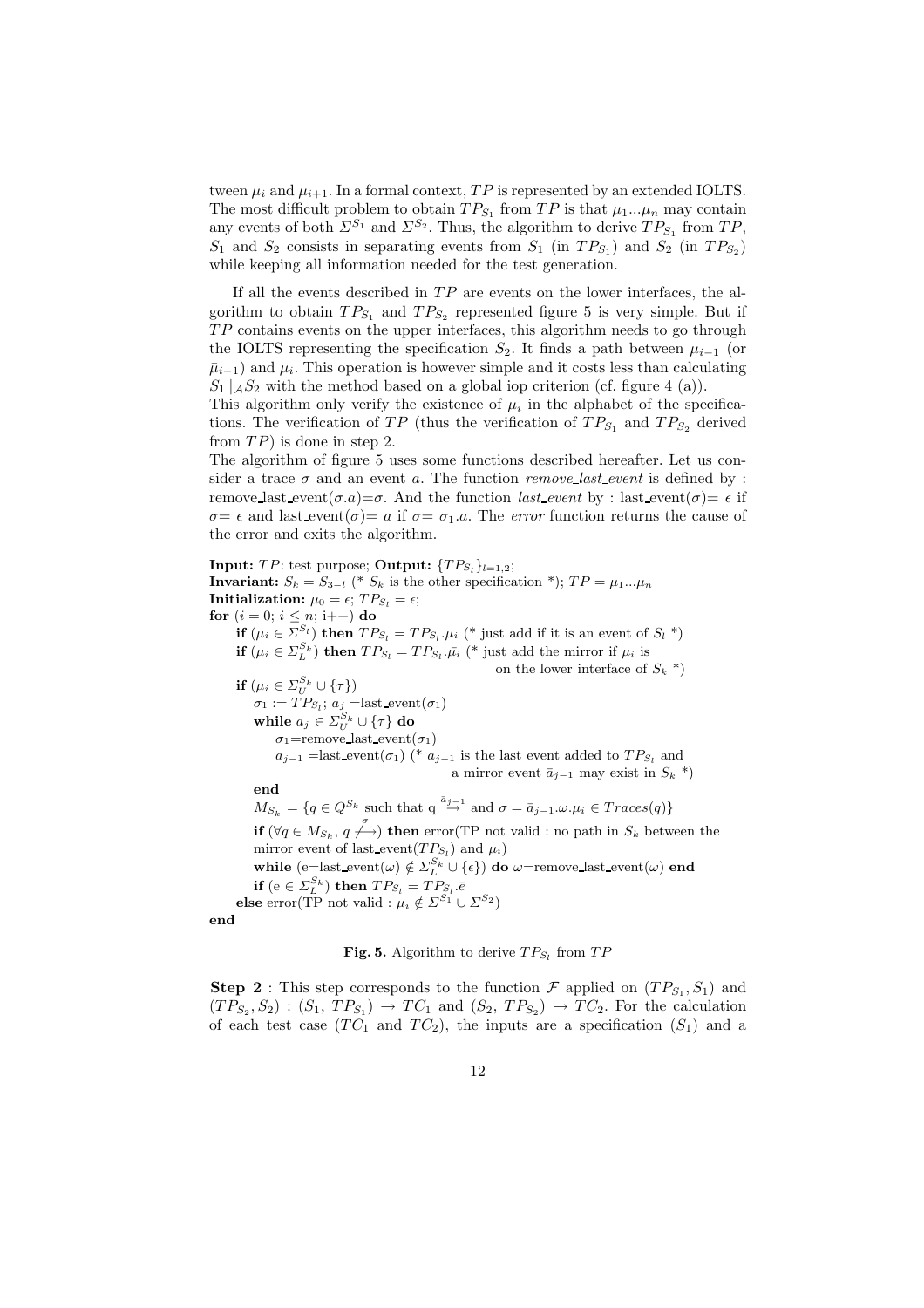test purpose  $(T P_{S_1})$  based on this specification. We can use tools developed for conformance test generation like TGV [4] or TorX [8] for this step.

The most important difference consists in the access on the lower interfaces : these interfaces are observable and controllable in conformance testing but only observable in interoperability testing. Thus, the events on the lower interfaces described on the interoperability test cases obtained by  $\mathcal F$  are only observed. The testers do not apply input on the lower interfaces. These inputs must come from the other implementation in interaction with the considered IUT. For example, if an event  $\ell \mid m$  exists in the test case obtained from conformance test generation tools (which means that the tester must send the message  $m$  to the lower interface of the IUT), this will correspond to  $?(l?m)$  in the interoperability test case. This means that the interoperability tester observes that a message  $m$  is received on the lower interface l. The events on the upper interfaces are controllable in both conformance and interoperability testing. Thus, no changes are made on the test cases for such events.

# **6 Applying the test generation algorithm to an example**

Let us consider the two specifications  $S_1$  and  $S_2$  of figure 2 in Section 3.2. In the following, we show how the proposed algorithm can be used to derive interoperability tests. Two test purposes allow to consider two significant situations that one may deal with.

**First example :** let us choose a test purpose  $TP = 11!a.12!b$ 

This example corresponds to the most simple case where all the events described in TP are events executed on the lower interfaces. When deriving  $TP_{S_1}$  and  $TP_{S_2}$  from  $TP(\mu_1.\mu_2 = l1!a.l2!b$  in the algorithm), we obtain  $TP_{S_1} = \mu_1.\bar{\mu}_2 =$ *l*1!*a.l*1?*b* and  $TP_{S_2} = \bar{\mu}_1.\mu_2 = l2?a.l2!b$ . The obtained test cases  $TC_1$  and  $TC_2$ using TGV  $[4]$  are given in upper side of figure 6.  $(PASS)$  is a temporary verdict and PASS is the definitive verdict obtained after a postamble which returns to initial state, and the transitions labeled with ?*otherwise* are not represented.



**Fig. 6.** The obtained test cases from  $TP = 11!a.12!b$ 

For interoperability test case generation based on the global relation, the obtained TC (cf. figure 6) comes from the composition of  $S_1||_A S_2$  with TP. Thus, final interoperability verdicts obtained with  $TC_1$  and  $TC_2$ , executed simultaneously or not on the SUT, must be the same as the verdict obtained with  $TC$ . The proof is not given here but a look at  $TC_1$  and  $TC_2$  shows that there are the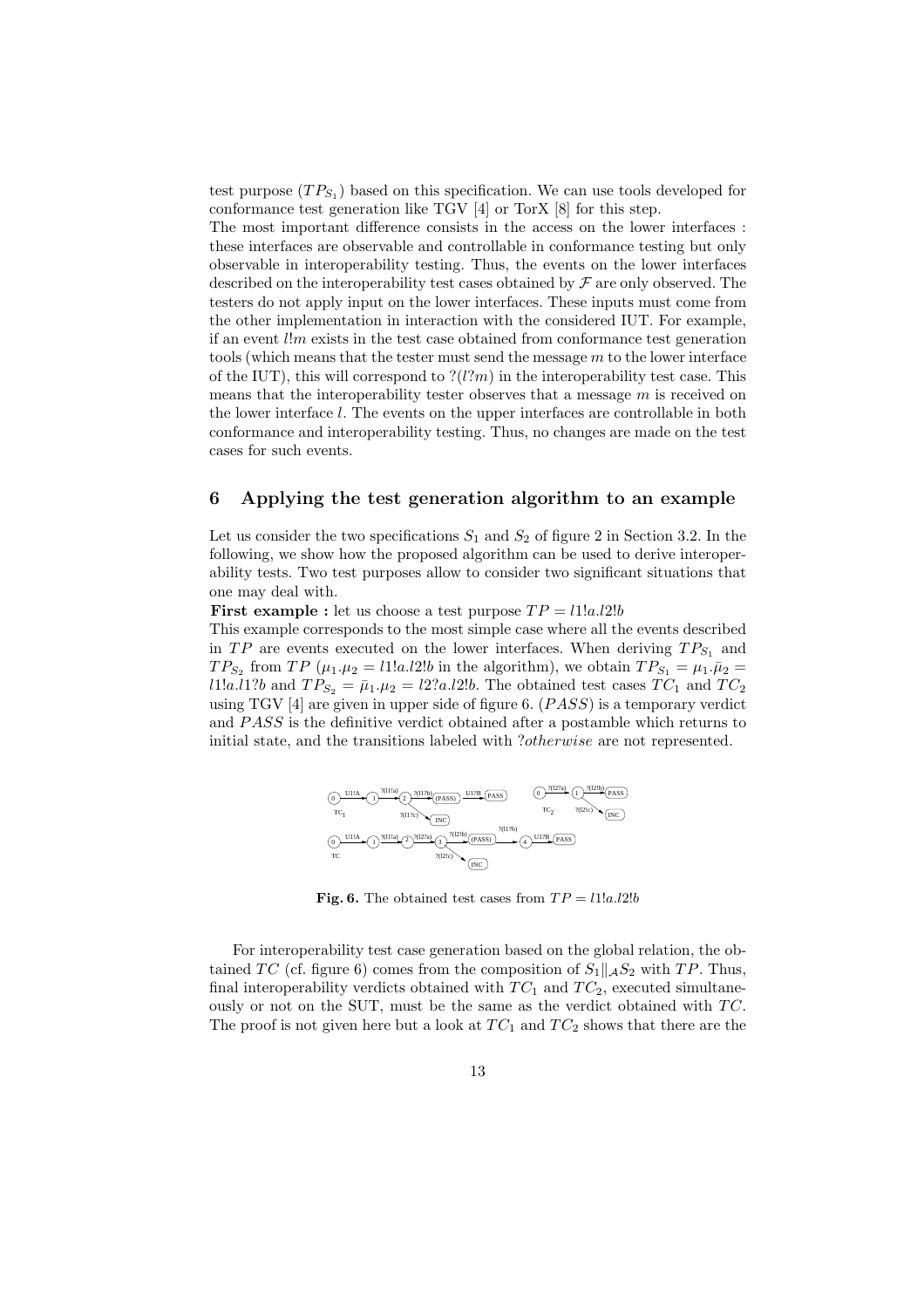same paths leading to the same verdicts as in  $TC$ .

#### **Second example :** let us now consider  $TP = U1?A.U1!B$

This example is more complex than the previous one because  $TP$  contains only events on the upper interfaces of  $S_1$ .  $TP_{S_1}$  is easy to derive from TP and  $TP_{S_1} = TP$ . Deriving  $TP_{S_2}$  from  $TP$  is more complex. Following the algorithm : •  $\mu_1 = U1?A$ . Two possibilities, either  $\omega = U1?A.11!a.11?b.11!B$  or  $\omega = U1?A.11!a$ . l1?c.U1!C. Let us choose  $\omega = U1?A.l1!a.l1?b.U1!B$ . So, last event $(\omega) = U1!B \notin$  $\Sigma_{L}^{S_1}$  and  $\omega$  = remove last event $(\omega)$ =U1?A.l1!a.l1?b. Next step, last event $(\omega)$ =U1?b  $\in \Sigma_{L}^{S_1}, TP_{S_2} = l2!b \text{ (if } \omega = U1?A.l1!a.l1?c.U1!C, TP_{S_2} = l2!c).$ •  $\mu_2 = U1!B$ :  $\omega = l1!a.l1?b$ . Thus, last event  $(\omega) = l1?b \in \sum_{L=1}^{S_1} \Rightarrow TP_{S_2} = l2!b.l2!b$ . Thus, we obtain  $TP_{S_1} = \mu_1 \cdot \mu_2 = U1?A.U1!B$  and  $TP_{S_2} = \ell 2!b.\ell 2!b$ .



**Fig. 7.** Test cases obtained for  $TP = U1?A.U1!B$ 

The obtained test cases  $TC_1$  and  $TC_2$  are given in upper side of figure 7. The execution of  $TC_1$  with  $TC_2$  until state 2 of  $TC_2$  corresponds to the same events as the execution of TC. The most difference is that  $TC_2$  contains supplementary events to be executed : there is a loop that returns to initial state that comes from the search of the previous event of  $U1?A$  made to obtain  $TP_{S_2}$ . Thus, verdicts obtained with  $TC_1$  and  $TC_2$  will be the same as the verdict that would be obtained with  $TC$ . But the calculation of  $TC$  needs the interaction of  $S_1$  and  $S_2$  whereas  $TC_1$  and  $TC_2$  are obtained using existing conformance test generation tools.

**Some words on parallel test case execution** In the first example,  $TC_1$ and  $TC_2$  can be executed simultaneously because the derivation of  $TP_{S_1}$  and  $TP_{S_2}$  was simple. Indeed, the obtained test purposes contain only observations (no controllable events),  $TC_1$  and  $TC_2$  should be executed simultaneously with the tester  $T_1$  observing and controlling  $IUT_1$  and the lower tester  $LT_2$  of  $T_2$ observing  $IUT_2$  (see figure 1).

In the second example,  $TC_1$  and  $TC_2$  can not be executed simultaneously. The most difference comes from the loop that returns to initial state in  $TC_2$  (state 0 to state 2). There is no corresponding loop in  $TC_1$ . Thus,  $TC_2$  is longer to execute than  $TC_1$ .  $TC_2$  does not contain controllable events. Thus, the execution of this test case needs the application of a stimulus on  $I_1$ .  $I_1$  can send a message on its lower interface to  $I_2$ . The observations are made on  $I_2$  to verify  $TC_2$ .